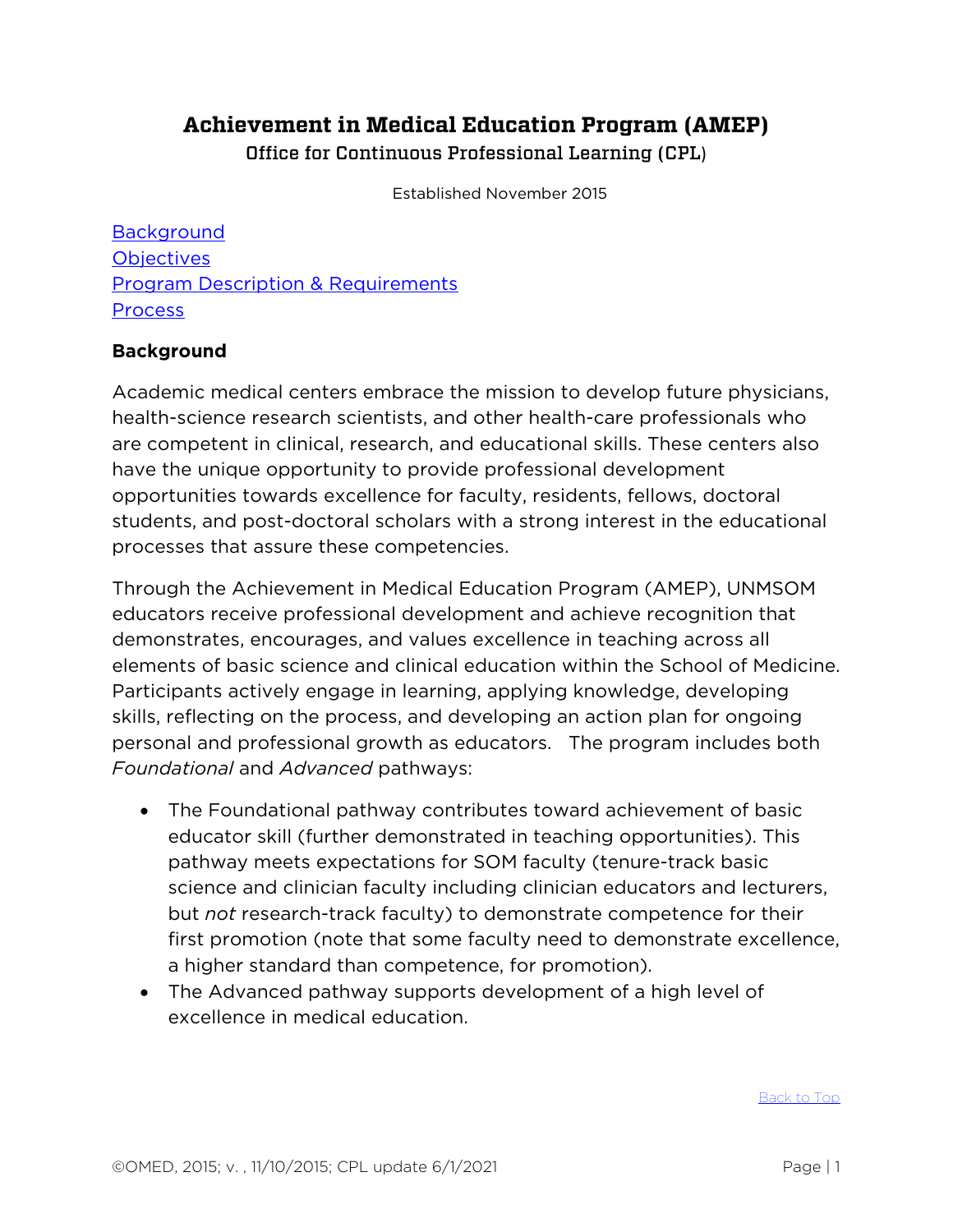## <span id="page-1-0"></span>**Objectives**

The *Foundational* pathway establishes the fundamental knowledge and skills that can be used as a framework for competent teaching in the School of Medicine. Upon completion of the Foundational pathway a participant will:

- Demonstrate both theoretical and applied knowledge of education and its application to teaching through participation in diverse professionaldevelopment opportunities and reflection of how this new knowledge informs new educational practices
- Improve instructional approaches as a consequence of performing a reciprocal peer review of an observed teaching activity
- Integrate learning experiences in AMEP to other teaching and curriculum-development to demonstrate growth as an educator via reflective development of an educational philosophy

Completion of the Foundational pathway is expected of all SOM faculty (except research-track faculty) hired on or after September 1, 2015, prior to their first promotion. The requirement for newly hired faculty would be waived for faculty who demonstrate equivalent accomplishments in education as approved by the Senior Associate Dean for Academic Affairs (e.g., education degree, experience comparable to Medical Education Scholars, Certificate in University Science Teaching, Academic Science Education and Research Training, etc. at UNM SOM). Other SOM educators, staff, and students may pursue the program on their own to earn a certificate of recognition.

The *Advanced* pathway represents exemplary effort to develop educational expertise. Upon completion of the "advanced" level program, participants will, in addition to the Foundational level, also have:

- Advanced toward scholarship in medical education by dissemination of scholarly achievement or demonstrably and effectively shared evolving expertise in medical education with other educators
- Further demonstrate growth as an educator in an updated educational philosophy that integrates learning experiences in AMEP to other teaching and curriculum-development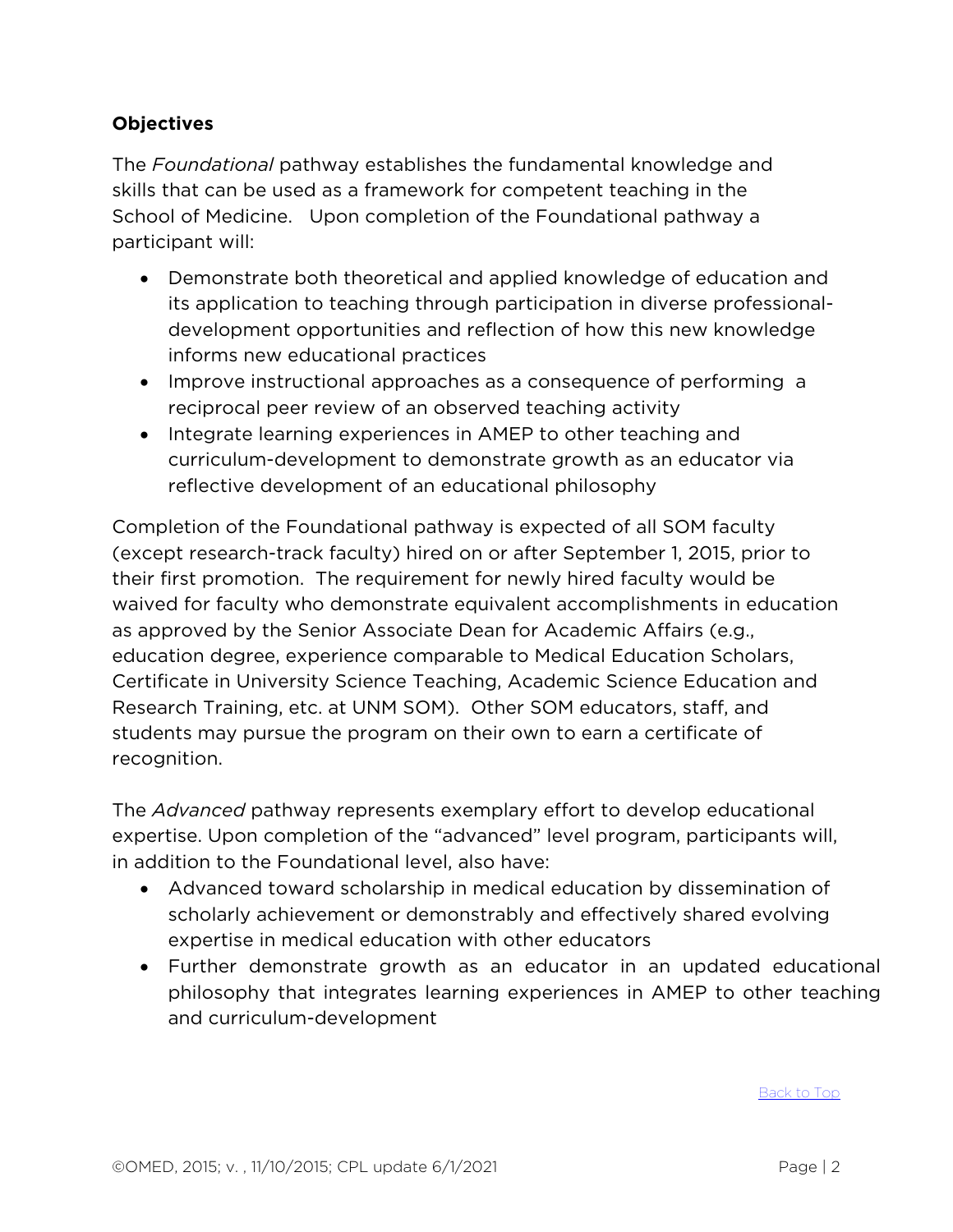#### <span id="page-2-0"></span>**Program Description & Requirements**

Criteria for each program pathway includes learning (workshops, core plus elective focus), application, reflection, plan of action, and feedback on teaching. (Prior completion of relevant TED, OMED, and/or CPL workshops counts toward requirements.)

Core workshops currently offered in the HSC represent seven core areas of professional learning in medical education:

- 1. Effective large-group teaching and learning
- 2. Effective small-group teaching and learning
- 3. Communicating for improvement with learners and colleagues
- 4. Learning science foundations for teaching practice
- 5. Mentoring researchers and developing research skills
- 6. Teaching while providing patient care
- 7. Developing curriculum at session to course level: objectives, learning activities, assessment
- 8. Excellence in education for equity and inclusion

#### **Requirements**

### Foundational Achievement in Education

- o Completion of four (4) CPL workshops (encouraged within two years of hire for those required to demonstrate Foundational achievement at time of promotion). Each workshop must be in a different core professional learning area.
- o Participation in reciprocal peer observation of teaching (coordinated by OMED) by time of promotion (*Peer Observation in Support of Effective Teaching - POSET*)
- o Complete a "Personal Philosophy of Education" as part of the "Educational Portfolio" within the promotion dossier by time of promotion that includes explanation and reflection upon the incorporation of learning from workshops, peer observation, and personal teaching practice along with a plan of future actions for continuous improvement as an educator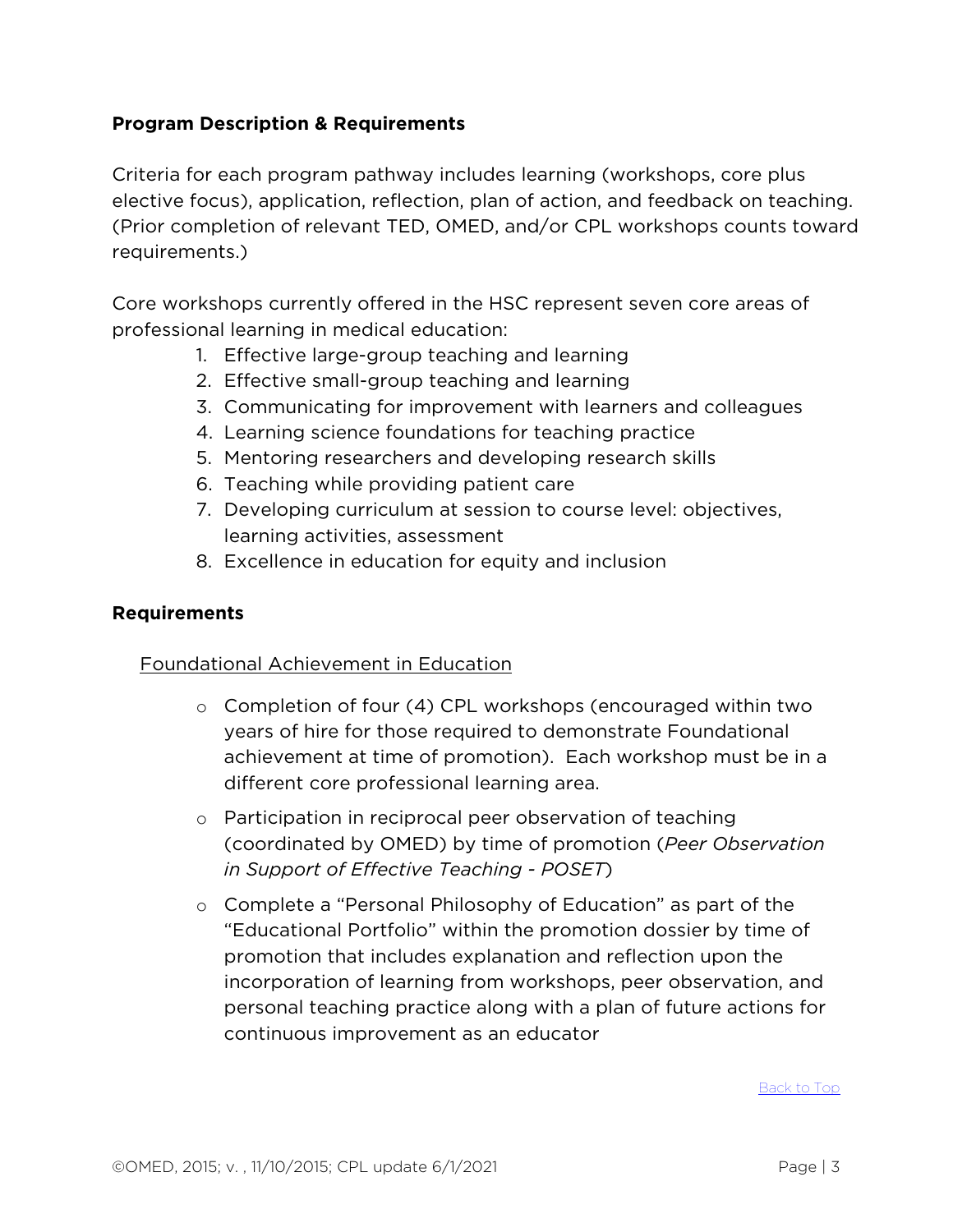#### Advanced Achievement in Education

In addition to the Foundational requirements:

 $\circ$  Complete four (4) CPL workshops or other educational activities not offered by

CPL but approved for inclusion by CPL, such that combined workshop experiences in pursuit of Foundational and Advanced achievement include at least (5) core professional learning areas

- o Participate in reciprocal observation & feedback via at least one additional *Peer Observation in Support of Effective Teaching (POSET)* activity (arranged in consultation with CPL)
- o Develop a proposal for a scholarly project, which includes research question, literature search, methodology, assessment design for submission to SEAC*, or* design, implement, and evaluate an CPL workshop. These activities would contribute to the development of the Educational Innovation Description in the performance evaluation dossier.
- o Complete an updated "Educational Portfolio" that reflectively incorporates learning in the program, innovations in education, and personal teaching practice along with a plan of future actions for continuous improvement as an educator

#### <span id="page-3-0"></span>**Process**

- AMEP is open to all UNMSOM faculty (basic science and clinical), residents, resident fellows, post-doctoral fellows, doctoral students, and also staff who are responsible for onsite and offsite teaching and training.
- Each Advanced-pathway participant (and non-faculty Foundationalpathway participant) meets one-to-one with CPL to develop/document action plan for completing the program.
- Department chair is notified of participant's commitment to the Advanced pathway; chairs are encouraged to consider assigning 0.1 of Educational FTE to participants pursuing the Advanced pathway.
- Time frame is flexible with recommendation of completion in 2 to 3 years for each program level.
- CPL monitors progress toward completion of workshop and POSET expectations by each program participant.